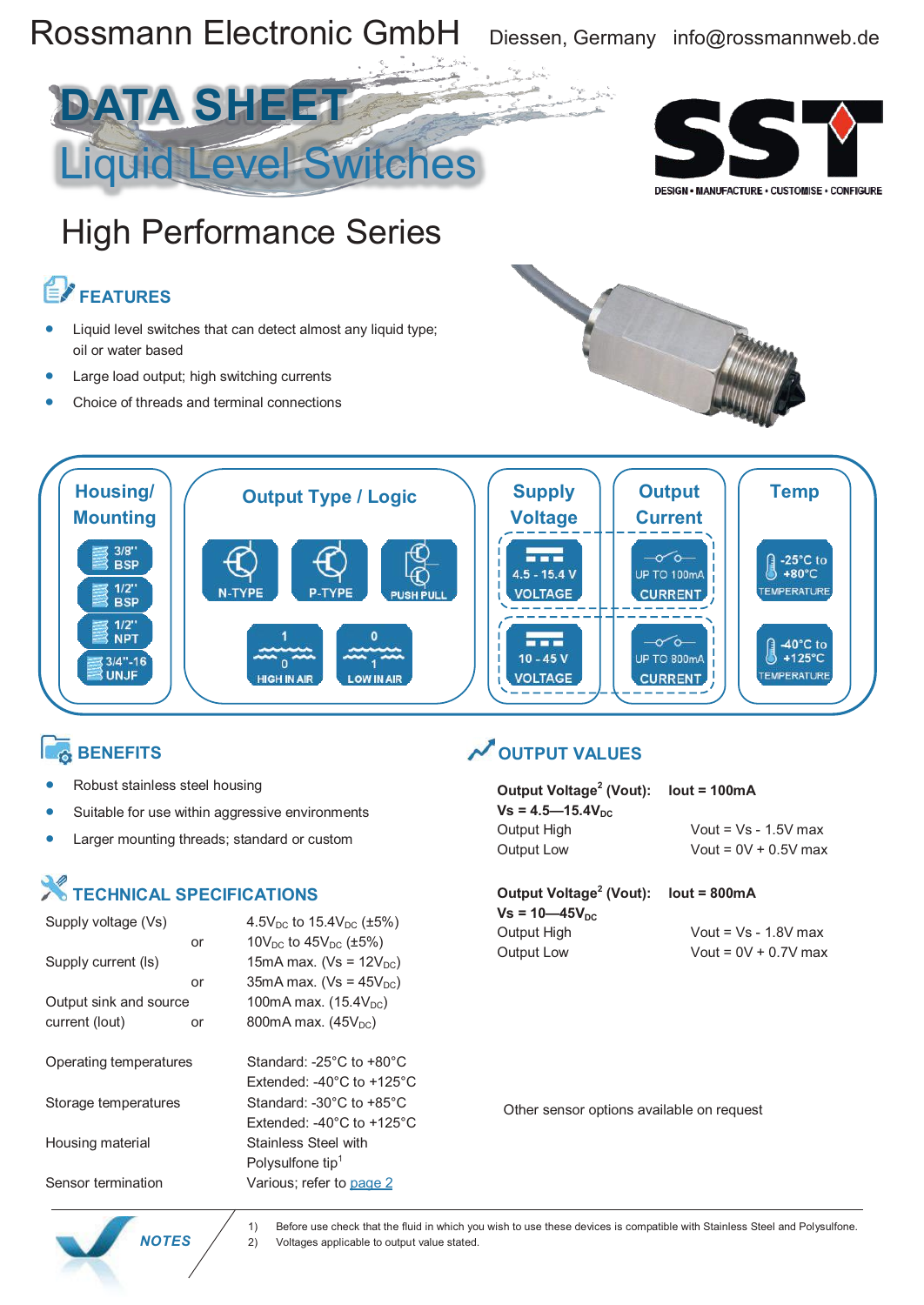## Rossmann Electronic GmbH Diessen, Germany info@rossmannweb.de

### *<u>I</u>* OUTLINE DRAWING

All dimensions shown in mm. Tolerances =  $±1$ mm.

### **Cable**



#### **Brad Harrison micro**



**Flying Leads**



**Note:** " **X**" can equal 0.5, 1.0 or 3.0 metres.

### **HOUSING SPECIFICATIONS**

|                       | <b>Housing</b>                                             |             |             |                            |
|-----------------------|------------------------------------------------------------|-------------|-------------|----------------------------|
| <b>Thread</b>         | $1/2$ " BSP                                                | $3/8$ " BSP | $1/2$ " NPT | $3/4" - 16$<br><b>UNJF</b> |
| Pressure <sup>1</sup> | 25 bar / 363 psi maximum                                   |             |             |                            |
|                       | Cable: 0.5m, 1m or 3m lengths (IP67)                       |             |             |                            |
| Sensor<br>Termination | M12x1 Brad Harrison micro (IP67)                           |             |             |                            |
|                       | Flying leads: 24AWG, 0.2m PTFE wires,<br>8mm tinned (IP65) |             |             |                            |

### **ELECTRICAL INTERFACE**



**Cable**

| Wire  | <b>Designation</b> |
|-------|--------------------|
| Red   | Vs                 |
| White | Output             |
| Black | ۵V                 |

**Brad Harrison micro**



| Pin | <b>Designation</b> |
|-----|--------------------|
|     | Vs                 |
| 2   | Not connected      |
| З   | 0V                 |
|     | Output             |

**Flying Leads**



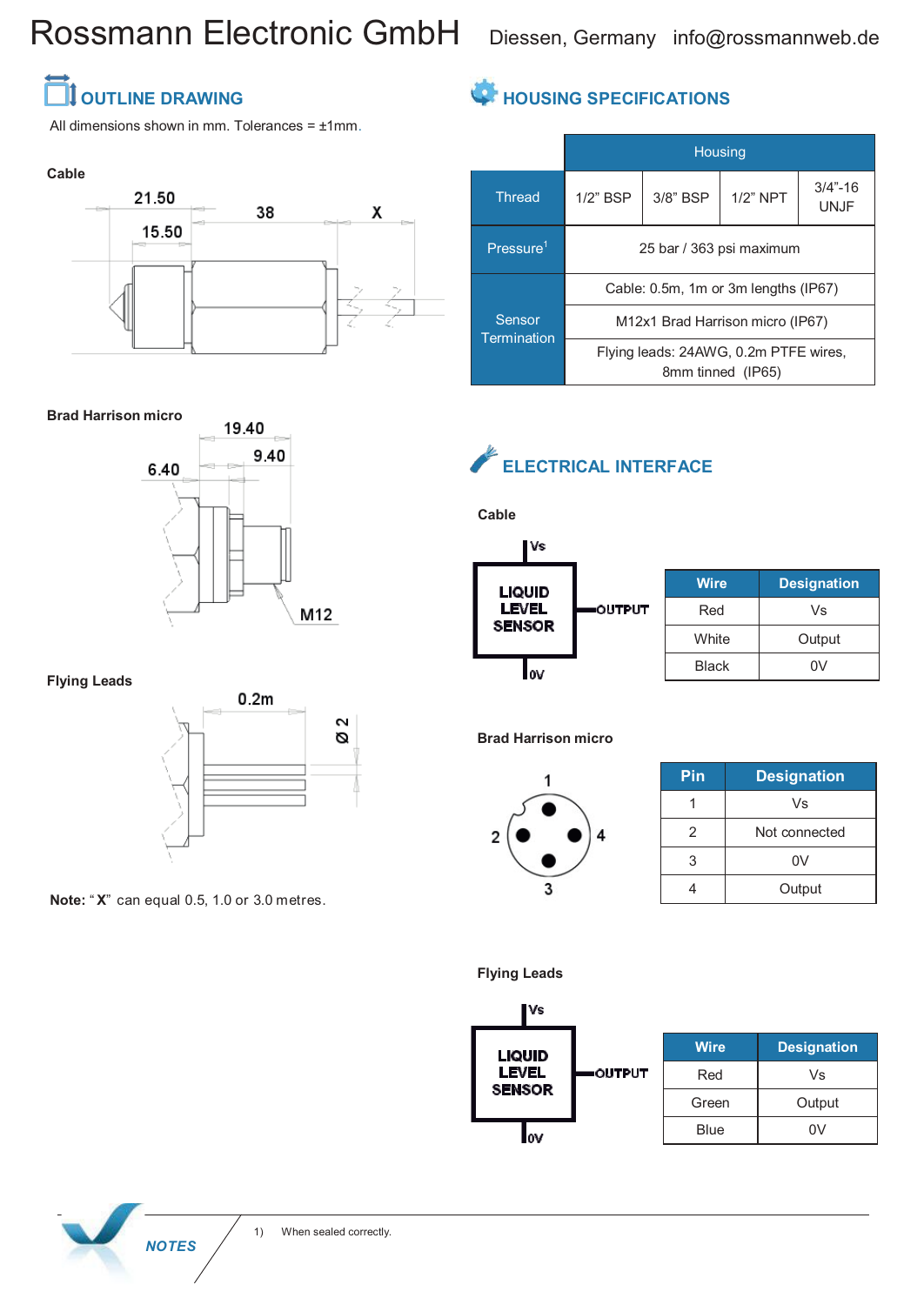### Rossmann Electronic GmbH Diessen, Germany info@rossmannweb.de



In order to suit any application, these sensors have been designed with various output circuit configurations.

#### $4.5V - 15.4V_{DC}$







#### P-Type High in Air



#### Push Pull High in Air



CAUTION: Take care when connecting loads. The minimum load impedance should not exceed Vs/max output current. **Note:** Shorting the output to Vs or 0V will result in irreparable damage to the sensor.





#### P-Type Low in Air



#### Push Pull Low in Air